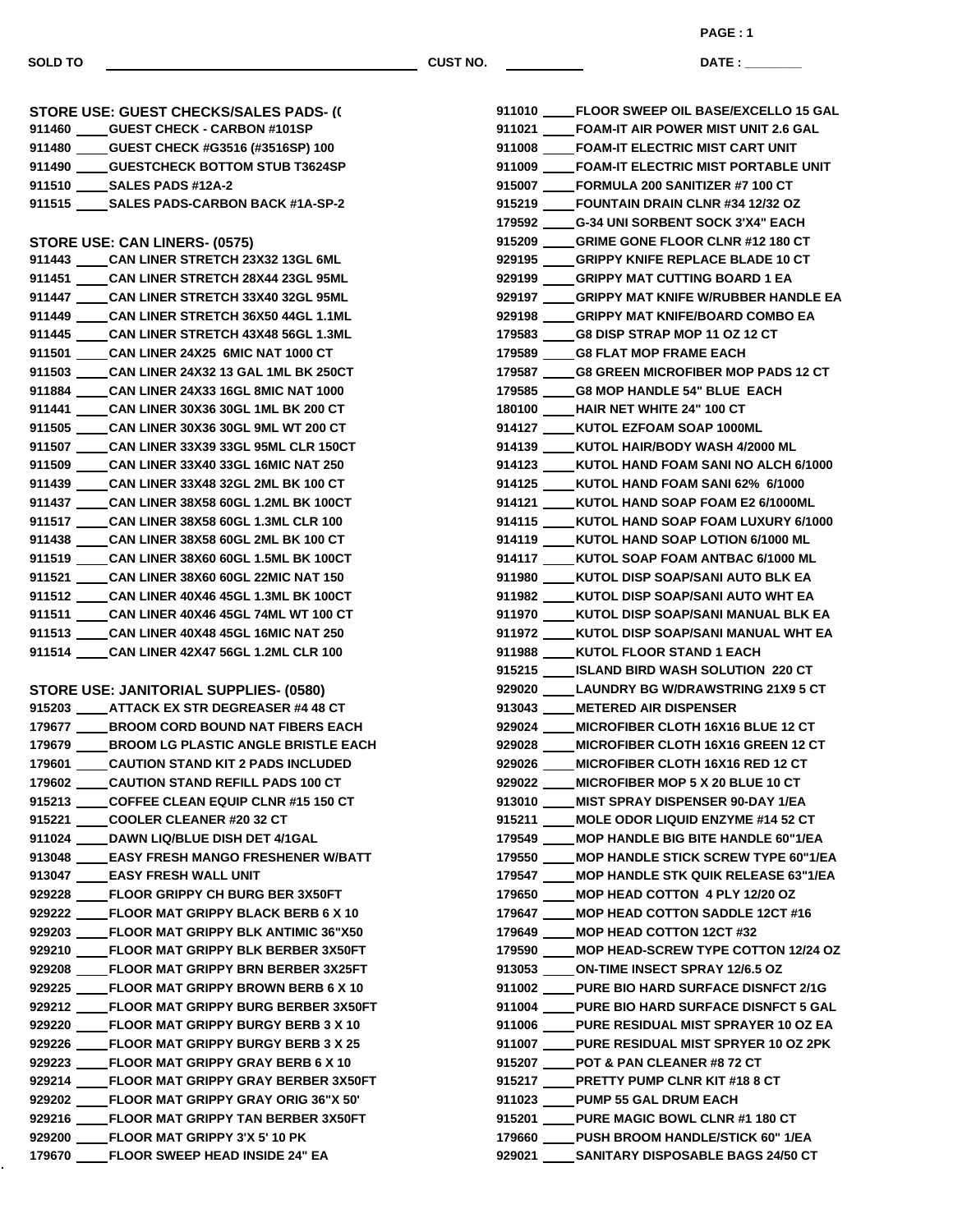**SOLD TO CUST NO.**

**DATE : \_\_\_\_\_\_\_\_\_\_\_\_\_\_\_ PAGE : 2**

| 911996 _____ URINAL DEODORANT BLKS/CHERRY 12/30Z |
|--------------------------------------------------|
|                                                  |
|                                                  |
|                                                  |
|                                                  |
|                                                  |
|                                                  |
|                                                  |
|                                                  |
| 929013 ____ WAVE URINAL SCREEN CUKE MELON 10 CT  |
|                                                  |
| 915225 SPRAY N GONE CONCRETE CLNR #21 3 CT       |

## **STORE USE: CHEMICAL- (0582)**

 **AL-SV WATER SOFTENER PELLET 40LB BRITE S/S CLEANER AEROSOL 12/16 OZ ECOLAB ACID DIS R/R CLNR 1/2.5 GAL ECOLAB FLOOR DEGREASER/CLNR 4/1GAL ECOLAB FRUIT/VEGGIE WASH 2/1GAL ECOLAB GLASS CLEANER CONC 2/2LT ECOLAB GREEN POT AND PAN 4/1GAL ECOLAB HIGH TEMP GRILL CLN 30/3.6Z ECOLAB LAUNDRY CHLOR BLEACH 1/5GAL ECOLAB LAUNDRY DET PLUS 1/5 GAL ECOLAB LAUNDRY NEUTRAL DET 5 GAL ECOLAB LAUNDRY SOUR SOFTNER 1/5GAL ECOLAB LIQUID AIR FRESHENER 2/2 LT ECOLAB LQD DISHMACHINE DET 1/5GAL ECOLAB LQD DISHMACHINE SANI 1/5GAL ECOLAB LQD RINSE ADDITIVE 1/5GAL ECOLAB MANUAL BAR GLASS DET 4/1GAL ECOLAB NEUTRAL DISF CLNR 2/2 LITER ECOLAB NEUTRAL FLOOR CLNR 2/2LT ECOLAB NO BOIL FRYER CLN 2/24 OZ ECOLAB POT AND PAN RTU 6/32 OZ ECOLAB SANI QUAD FD SERVICE 4/1GAL ECOLAB SILVERWARE PRESOAK 4/1GAL**

| 915132 ECOLAB SURFACE SANI CLEANER 6/32 OZ      |
|-------------------------------------------------|
| 915165 HARD SURFACE HOSP DISFT RTU 12/32Z       |
| 915222 _____ NEUTRAL DISFT PINE 64 4/GAL        |
| 915220 ____ NEUTRAL DISFT Q-64 CITRUS 4/1GAL    |
| 915011 NEUTRAL DISINFECTANT 4/1GAL LEMON        |
|                                                 |
| <b>BULK TOWELS: HAND/WINDSHIELD/DISPEN-1</b>    |
| 903042 _____ CENTER-PULL HAND TOWEL 6/600'      |
| 901612 _____ JUMBO TISSUE ROLLS JRT 2PLY 12/9"  |
| 901324 ____ K/CLARK JRT TISSUE 12/1000'         |
| 901757 M/FOLD TOWEL NATURAL 9X9.45 4M/CS        |
| 903050 ____ MICROFIBER DISP TOWEL WH 8/150 CT   |
| 903056 ____ MULTIFOLD TOWEL WHITE 9X9.5 4M      |
| 901331 _____ NPS AUTO ROLL TOWEL DISP 51245B    |
| 903049 _____ NPS BLUE W/S FOLDED TOWEL 9/223 CT |
| 903041 _____ NPS CENTER PULL TOWEL DISP 1 EACH  |
| 903048 ____ NPS CENTERPULL WH W/S TOWEL 6/600'  |
| 901329 ____ NPS MANUAL TOWEL DISP 51091B        |
| 903030 _____ NPS ROLL TOWEL NATURAL 6/800'      |
| 903028 _____ NPS ROLL TOWEL WHITE 6/800'        |
| 903043 ____NPS TAD ROLL TOWEL WHITE 7.5X600     |
| 903036 NPS TISSUE DISPENSER 750'ROLL            |
| 903038 NPS TISSUE DISPENSER LG #529002          |
| 903040 NPS 1 PLY CENTERPULL TOWEL 6/1000        |
| 903039 ____ NPS 2 PLY CENTERPULL TOWEL 6/8"     |
| 903032 ____ NPS 2 PLY TISSUE 12/1000'           |
| 903045 NPS 2 PLY TISSUE 12/750' #212            |
| 903037 NPS 2 PLY TISSUE 8/1125'                 |
| 901333 _____ S/FOLD TOWEL NAT 10.25X9.25 4M/CS  |
| 903057 _____ SCOTT BLUE SHOP TOWEL ROLL 30 CT   |
| 922850 _____ TOWEL ROLL WHT 2 PLY 85 SHEET/30CS |
| 929030 TOWEL TERRY RIBBED 12CT                  |
| 901590 ____WYPALL FOODSERVICE TOWELS 150/CS     |
|                                                 |

## **BULK BAGS: PLASTIC/TBAGS/MISC- (0587)**

| 901141 | T-BAG BLACK 12X7X23 LG 500/CS           |
|--------|-----------------------------------------|
| 901137 | <b>T-BAG THANK YOU 11.5X6.5X21.5 1M</b> |
| 901139 | T-BAG 10X5X18 MINITOTE 2000/CS          |
| 901140 | <b>T-SHIRT BAG RAIL RACK NA9-4560-1</b> |

**BULK BAGS \* GROCERY \* WHITE- (0590)**

| 900850 | <b>12# WHITE SACK (500)</b> |
|--------|-----------------------------|
| 900650 | <b>2# WHITE SACK (500)</b>  |
| 900700 | <b>4# WHITE SACK (500)</b>  |
| 900750 | <b>6# WHITE SACK (500)</b>  |
| 900800 | <b>8# WHITE SACK (500)</b>  |

## **BULK BAGS \* ICE BAGS- (0595)**

| 901300 | _ICE BAG 10# POLAR 1M/CS #9SWC2PB10       |
|--------|-------------------------------------------|
| 901310 | ICE BAG 10# PRINT WD/CORD 9SWC4PB10       |
| 901315 | $ICE BAG 20# PRINTED 500/CS + #5PB20$     |
| 901308 | <b>ICE BAG 8# PRINT W/DRAWCORD 500/CS</b> |
| 901245 | ICE BAG 8# PRINT 1M/CS #9SWC1PB8 +        |
| 901350 | ICE TWISTEE BAG TIES 4" 2M/BOX +          |

**BULK BAGS \* LIQUOR BAGS- (0600) PINT LIQUOR SACK (500)**